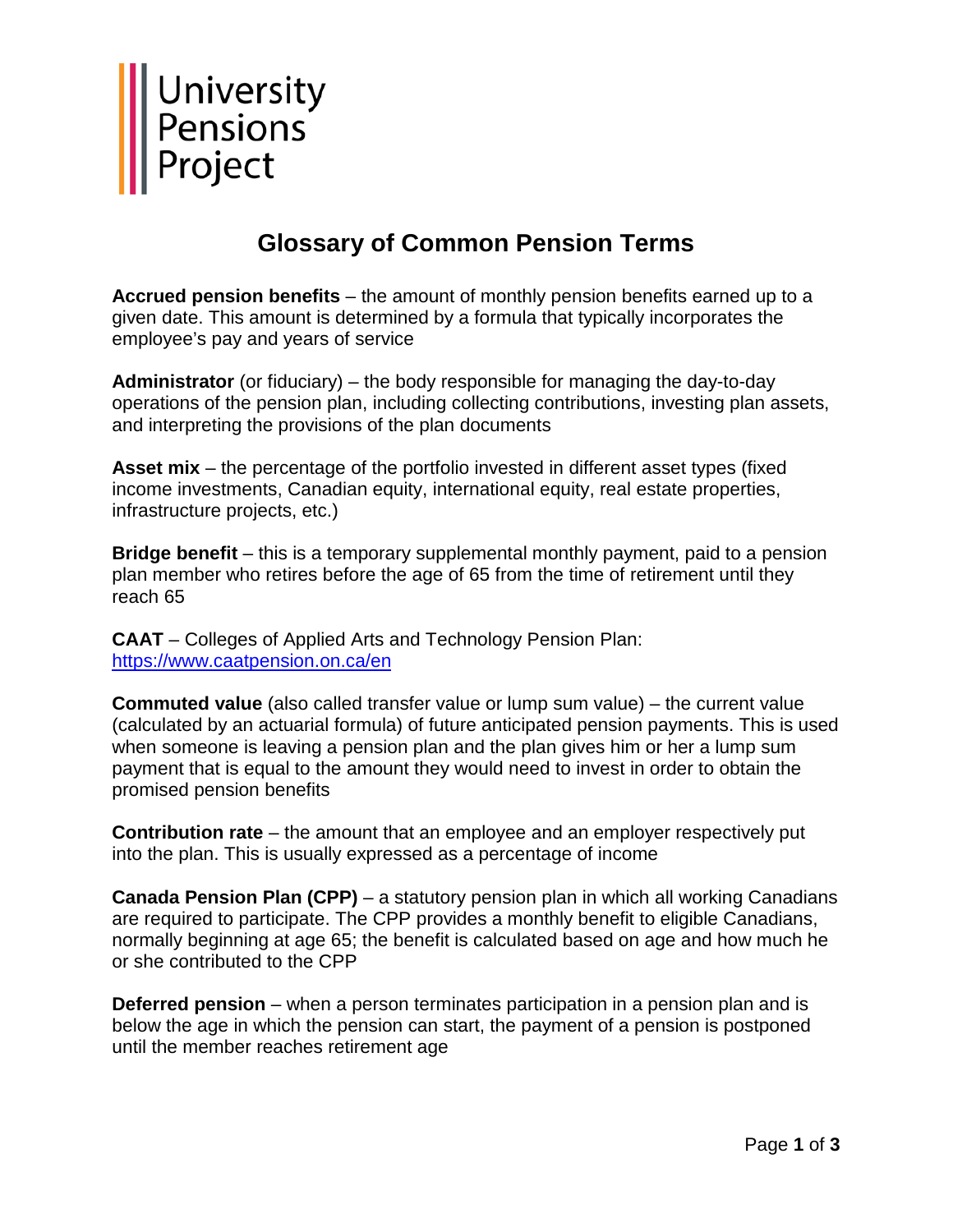**Defined benefit plan** – the benefit payable from the defined benefit plan is defined by a formula typically based on earnings and the number of pensionable years of service. The amount of pension is guaranteed by the employer and cannot be reduced **Defined contribution plan** – the benefit provided from a defined contribution plan is a lump sum amount. Contributions into the pension plan are defined (not the benefit) and accumulate with investment income in an 'account' specifically for their retirement

**Discount rate** – the rate used to determine the current value of pension benefits. The rate is determined based on anticipated returns on plan investments; typically a provision for administrative expenses is incorporated (by way of reducing the discount rate) as well as a margin for adverse experience

**Fiduciary** – a relationship of trust where one person (the fiduciary) holds and/or controls property for the benefit of another person. For example, the relationships between a trustee and the beneficiaries of a pension plan

**Financial Services Commission of Ontario** (FSCO) – the government body that regulates the insurance sector, pension plans, trust companies, and credit unions in **Ontario** 

**Fully funded** – a plan that has sufficient assets to provide for all accrued benefits

**Future service benefits** – pension benefits to be credited for years of service after a given date

**Going concern valuation** – the value of plan assets and liabilities assuming that the plan will continue to operate indefinitely; in Ontario, deficiencies must be paid back over fifteen years

**HOOPP** – Healthcare of Ontario Pension Plan: [http://hoopp.com](http://hoopp.com/)

**Hybrid Plan** – in the university sector, defined contribution plan with a minimum pension based on a defined benefit formula

**Indexation** – periodic cost of living adjustments to pension benefits (based on CPI), usually occurring post-retirement

**Jointly Sponsored Pension Plan (JSPP)** – a defined benefit pension plan that is governed by both the employees and employers. Costs for the pension plan are also shared between employees and employers (including surpluses and deficits). Benefits cannot be reduced, except possibly in the event that the pension plan terminates

**Margin for Adverse Experience (also called a Provision for Adverse Deviation)** – a pension plan funding mechanism designed to enhance benefit security for plan members and contributing to stable contributions and/or benefit levels over time